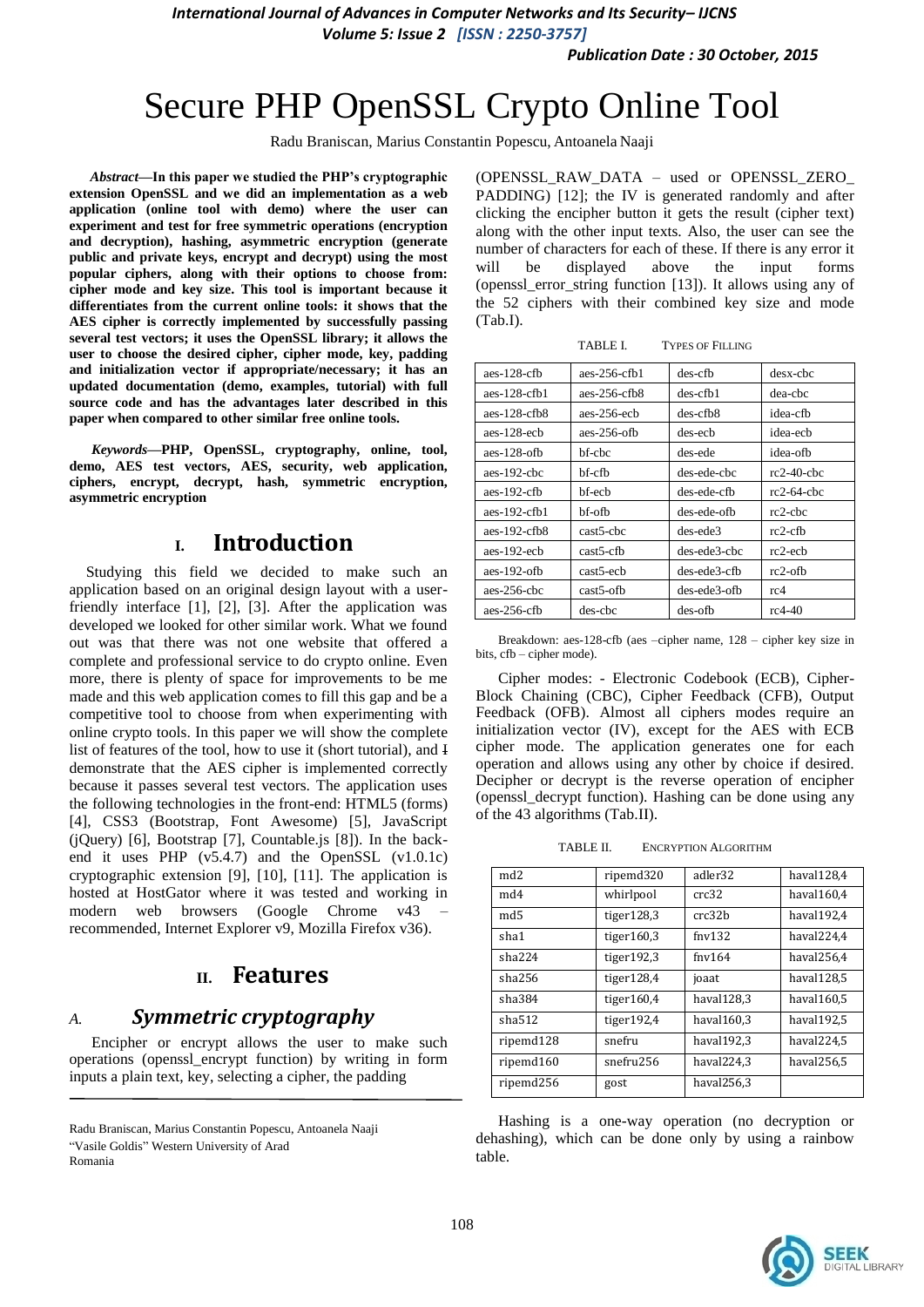*International Journal of Advances in Computer Networks and Its Security– IJCNS Volume 5: Issue 2 [ISSN : 2250-3757]* 

## *B. Asymmetric cryptography*

It can generate private and public keys based on the desired key bits size (512, 1024, 2048, 4096), key type (RSA) and digest algorithm (method): sha512, sha384, sha256, sha224, md2, md5, sha1, dss1, mdc2, ripemd160. The keys can be downloaded as txt files because they are temporarily saved on the server for 60 seconds (there is a cron job that deletes all txt files every minute).

Encrypt is done by inputting a plain text, the public key of the person to whom the message is sent and after clicking on the submit button it generates the cipher text that can be sent to the person that can decrypt (read) it only by using his private key. Decrypt is done by inputting the cipher text (encrypted with your own public key, e.g. a message received from somebody) and a private key of your own to be used in order to read the plain text.

## **III. Test Vectors**

This tool passes the AES test vectors provided by InCON Team and available online here [14]. In order to pass the test some changes have to be made. The text of the test is in hex format. The original PHP function openssl\_encrypt [15] transforms the text to hex format so, because of this, all the user's inputs (plain text, key, iv) are converted first with the php function hex2bin [16]. Exactly the reverse has to happen before: hex is transformed to text, which is then again transformed to hex. The output is then converted from bin to text format in order to obtain the same result [17]. The padding used through all the tests is OPENSSL\_RAW\_DATA.

## *A. Test Vectors for AES/ECB Encryption Mode*

The test vectors for AES/ECB are presented in Tab.III, Tab.IV and Tab.V.

TABLE III. AES ECB 128-BIT ENCRYPTION MODE

**Test vector Cipher text** 6bc1bee22e 409f96e93d 7e11739317  $2a$ 3ad77bb40d7a3660a89ecaf32466ef97 (expected) 3ad77bb40d7a3660a89ecaf32466ef97a254be88e037 ddd9d79fb6411c3f9df8 (via SPOCOT – acceptable result) Encryption key: 2b7e151628aed2a6abf7158809cf4f3c

Initialization vector: not necessary

TABLE IV. AES ECB 192-BIT ENCRYPTION MODE

| <b>Test vector</b>                                        | Cipher text                                                                                                                                          |
|-----------------------------------------------------------|------------------------------------------------------------------------------------------------------------------------------------------------------|
| $6bc1$ <sub>bee</sub> $22e4$<br>09f96e93d7e<br>117393172a | bd334fld6e45f25ff712a214571fa5cc(expected)<br>bd334f1d6e45f25ff712a214571fa5ccdaa0af074bd80<br>83c8a32d4fc563c55cc (via SPOCOT-acceptable<br>result) |

Encryption key:8e73b0f7da0e6452c810f32b809079e562f8ead2522c6b7b Initialization vector: not necessary

TABLE V. AES ECB 256-BIT ENCRYPTION MODE

| <b>Test vector</b> | <b>Cipher text</b>                         |  |
|--------------------|--------------------------------------------|--|
| 6bc1bee22e         | f3eed1bdb5d2a03c064b5a7e3db181f8(expected) |  |

| 409f96e93d | f3eed1bdb5d2a03c064b5a7e3db181f84c45dfb3b3b4 |
|------------|----------------------------------------------|
| 7e11739317 | 84ec35b0512dc8c1c4d6                         |
| -2а        | (via SPOCOT - acceptable result)             |

Encryption key: 603deb1015ca71be2b73aef0857d77811 f352c073b6108d72d9810a30914dff4 Initialization vector: not necessary

## *B. Test Vectors for AES/CBC Encryption Mode*

The test vectors for AES/ECB are presented in Tab.VI, Tab.VII and Tab.VIII [18].

| TABLE VI. | AES CBC 128-BIT ENCRYPTION MODE |
|-----------|---------------------------------|
|           |                                 |

| Initialization<br>vector                        | <b>Test</b><br>vector                        | <b>Cipher text</b>                                                                                                                                             |
|-------------------------------------------------|----------------------------------------------|----------------------------------------------------------------------------------------------------------------------------------------------------------------|
| 000102030405<br>060708090A0<br><b>BOCODOEOF</b> | 6bc1bee22e<br>409f96e93d<br>7e1173931<br>72a | 7649abac8119b246cee98e9b12e9<br>197d (expected)<br>7649abac8119b246cee98e9b12e9<br>197d8964e0b149c10b7b682e6e3<br>9aaeb731c (via SPOCOT-<br>acceptable result) |

Encryption key: 2b7e151628aed2a6abf7158809cf4f3c

TABLE VII. AES CBC 192-BIT ENCRYPTION MODE

| <b>Initialization</b><br>vector                 | <b>Test vector</b>                           | Cipher text                                                                                                                                                   |
|-------------------------------------------------|----------------------------------------------|---------------------------------------------------------------------------------------------------------------------------------------------------------------|
| 000102030405<br>060708090A0<br><b>BOCODOEOF</b> | 6bc1bee22e<br>409f96e93d<br>7e1173931<br>72a | 4f021db243bc633d7178183a9fa0<br>71e8 (expected)<br>4f021db243bc633d7178183a9fa0<br>71e8a647f1643b94812a175a13c8<br>fa2014b2(via SPOCOT-<br>acceptable result) |

Encryption key: 8e73b0f7da0e6452c810f32b809079e562f8 ead2522c6b7b

TABLE VIII. AES CR 256-BIT ENCRYPTION MODE

| <b>Initialization</b><br>vector          | <b>Test vector</b>                           | Cipher text                                                                                                                                                    |
|------------------------------------------|----------------------------------------------|----------------------------------------------------------------------------------------------------------------------------------------------------------------|
| 00010203040<br>5060708090A<br>0B0C0D0E0F | 6bc1bee22e<br>409f96e93d<br>7e1173931<br>72a | f58c4c04d6e5f1ba779eabfb5f7bf<br>bd6 (expected)<br>f58c4c04d6e5f1ba779eabfb5f7bf<br>bd6485a5c81519cf378fa36d42b<br>8547edc0 (via SPOCOT-<br>acceptable result) |

Encryption key: 603deb1015ca71be2b73aef0857d77811f35 2c073b6108d72d9810a30914dff4

## *C. Test Vectors for AES/CFB Encryption Mode*

The test vectors for AES/ECB are presented in Tab.IX, Tab.X and Tab.XI.

TABLE IX. AES CFB 128-BIT ENCRYPTION MODE

| <b>Initialization</b><br>vector            | <b>Test vector</b>                           | Cipher text                                                                                                          |
|--------------------------------------------|----------------------------------------------|----------------------------------------------------------------------------------------------------------------------|
| 00010203040<br>5060708090a<br>$0b0c0d0e0f$ | 6bc1bee22e<br>409f96e93d<br>7e1173931<br>72a | 3b3fd92eb72dad20333449f8e83<br>cfb4a (expected)<br>3b3fd92eb72dad20333449f8e83<br>cfb4a (via SPOCOT-exact<br>result) |

Encryption key: 2b7e151628aed2a6abf7158809cf4f3c

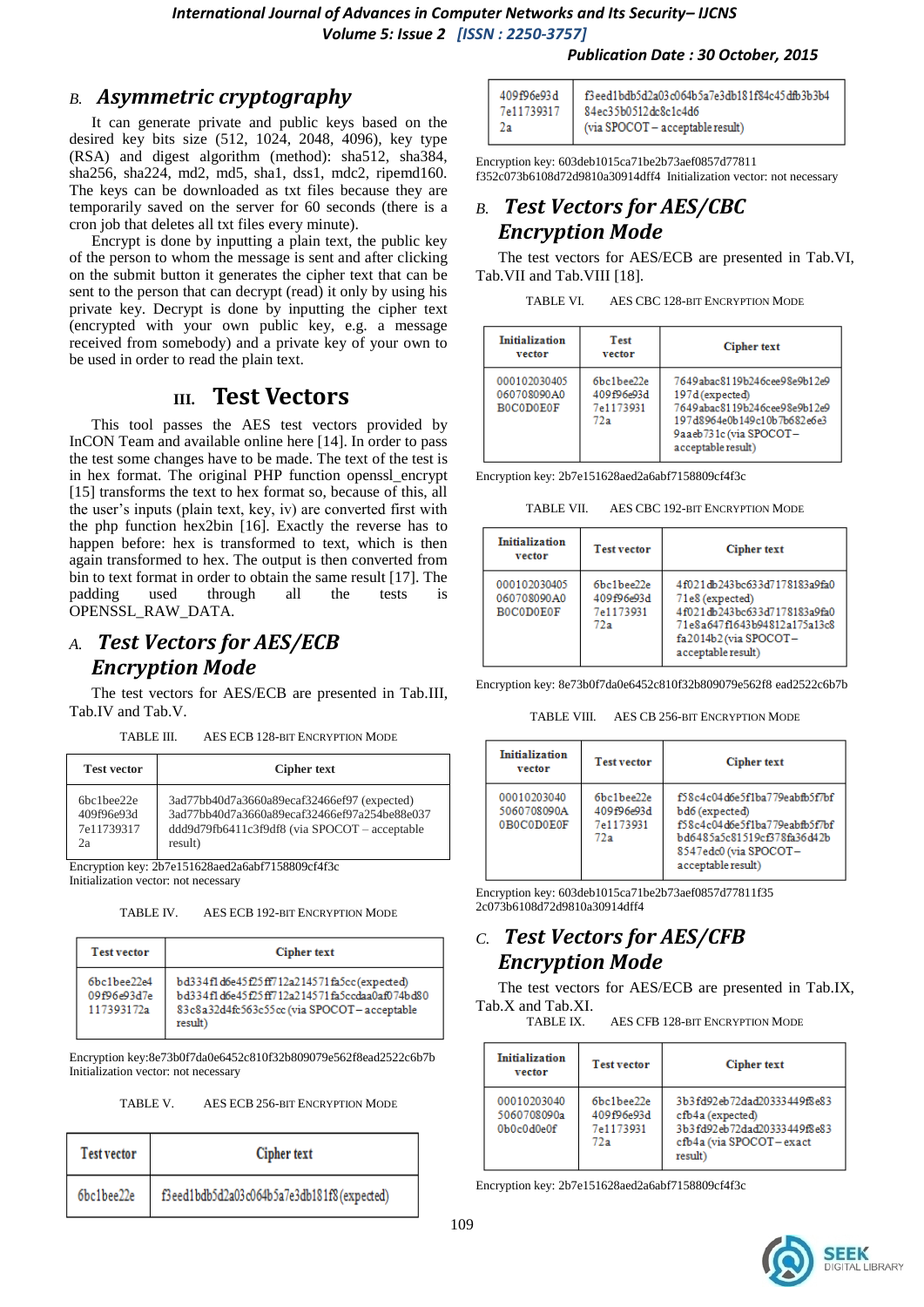*Publication Date : 30 October, 2015*

| TABLE X. | AES CFB 192-BIT ENCRYPTION MODE |  |
|----------|---------------------------------|--|
|          |                                 |  |

| <b>Initialization</b><br>vector          | <b>Test vector</b>                          | <b>Cipher text</b>                                                                                                     |
|------------------------------------------|---------------------------------------------|------------------------------------------------------------------------------------------------------------------------|
| 000102030405<br>060708090A0<br>B0C0D0E0F | 6hclhe22e<br>409f96e93d<br>7e1173931<br>72a | cdc80d6fddf18cab34c25909c99a<br>4174 (expected)<br>cdc80d6fddf18cab34c25909c99a<br>4174 (via SPOCOT – exact<br>result) |

Encryption key: 8e73b0f7da0e6452c810f32b809079e562f8 ead2522c6b7b

TABLE XI. AES CFB 256-BIT ENCRYPTION MODE

| <b>Initialization</b><br>vector          | <b>Test vector</b>                                                     | <b>Cipher text</b>                                                                                                         |
|------------------------------------------|------------------------------------------------------------------------|----------------------------------------------------------------------------------------------------------------------------|
| 000102030405<br>060708090A0<br>B0C0D0E0F | 6 <sub>hc</sub> 1 <sub>hee</sub> 22e<br>409f96e93d<br>7e1173931<br>72a | dc7e84bfda79164b7ecd8486985<br>$d3860$ (expected)<br>dc7e84bfda79164b7ecd8486985<br>$d3860$ (via SPOCOT – exact<br>result) |

## *D. Test Vectors for AES/OFB Encryption Mode*

The test vectors for AES/ECB are presented in Tab.XII, Tab.XII and Tab.XIV.

TABLE XII. AES OFB 128-BIT ENCRYPTION MODE

| <b>Initialization</b><br>vector          | <b>Test vector</b>                           | Cipher text                                                                                                         |
|------------------------------------------|----------------------------------------------|---------------------------------------------------------------------------------------------------------------------|
| 00010203040<br>5060708090A<br>0B0C0D0E0F | 6bc1bee22e<br>409f96e93d<br>7e1173931<br>72a | 3b3fd92eb72dad20333449f8e83<br>cfb4a(expected)<br>3b3fd92eb72dad20333449f8e83<br>cfb4a (via SPOCOT-exact<br>result) |

Encryption key: 2b7e151628aed2a6abf7158809cf4f3c

TABLE XIII. AES OFB 192-BIT ENCRYPTION MODE

| <b>Initialization</b><br>vector          | <b>Test vector</b>                                                    | <b>Cipher text</b>                                                                                                          |
|------------------------------------------|-----------------------------------------------------------------------|-----------------------------------------------------------------------------------------------------------------------------|
| 00010203040<br>5060708090A<br>0B0C0D0E0F | 6 <sub>hc</sub> 1 <sub>hee22e</sub><br>409f96e93d<br>7e1173931<br>72a | cdc80d6fddf18cab34c25909c99a<br>4174 (expected)<br>cdc80d6fddf18cab34c25909c99a<br>4174 (via SPOCOT – exact<br>result)<br>. |

Encryption key: 8e73b0f7da0e6452c810f32b809079e562f8 ead2522c6b7b

| TABLE XIV. | AES OFB 256-BIT ENCRYPTION MODE |  |
|------------|---------------------------------|--|
|            |                                 |  |

| <b>Initialization</b><br>vector              | <b>Test vector</b>                           | Cipher text                                                                                                          |
|----------------------------------------------|----------------------------------------------|----------------------------------------------------------------------------------------------------------------------|
| 00010203040<br>5060708090<br>A0B0C0D0E<br>0F | 6bc1bee22<br>e409f96e93<br>d7e117393<br>172a | dc7e84bfda79164b7ecd848698<br>5d3860 (expected)<br>dc7e84bfda79164b7ecd848698<br>5d3860 (via SPOCOT-exact<br>result) |

Encryption key: 603deb1015ca71be2b73aef0857d77811f 352c073b6108d72d9810a30914dff4

# **IV. Comparison of Free Online Tools**

While drawing up a review of 10 websites to be featured on the list, we established some minimum conditions (Tab.XV):

- no longer than 2 years have passed since the last update;
- it mentions at least the used cipher, if nothing else.

| <b>COMPARISION BETWEEN ONLINE TOOLS</b> |
|-----------------------------------------|
|                                         |

| Criteria /<br>Website                                                                      | A                                 | B                                                    | $\mathbf C$                                          | D                                                    | E                                                    | F                                                    | G              | Н                                 | I                                       | J                                       |
|--------------------------------------------------------------------------------------------|-----------------------------------|------------------------------------------------------|------------------------------------------------------|------------------------------------------------------|------------------------------------------------------|------------------------------------------------------|----------------|-----------------------------------|-----------------------------------------|-----------------------------------------|
| <b>Documentation</b>                                                                       | ⊠                                 | 囜                                                    | ⊠                                                    | ⊠                                                    | 囜                                                    | 冈                                                    | ⊡              | ☑                                 | ⊠                                       | ⊠                                       |
| A list of<br>algorithms                                                                    | ☑                                 | ☑                                                    | ⊠                                                    | ☑                                                    | ☑                                                    | ☑                                                    | 囟              | ⊠                                 | ⊠                                       | ⊠                                       |
| Configure<br>cipher options<br>(mode, key<br>size, iv, output<br>and input<br>encode type) | ☑                                 | 罓                                                    | ⊠                                                    | 罓                                                    | 罓                                                    | 罓                                                    | 冈              | 罓                                 | ⊠                                       | ☑                                       |
| Symmetric<br>cryptography                                                                  | ☑                                 | ☑                                                    | ☑                                                    | ☑                                                    | ☑                                                    | ⊠                                                    | 冈              | ⊠                                 | ⊠                                       | ⊠                                       |
| Asymmetric<br>cryptography                                                                 | ☑                                 | 冈                                                    | 区                                                    | 冈                                                    | ⊠                                                    | 冈                                                    | ☑              | ☑                                 | ☑                                       | ☑                                       |
| Source code                                                                                | ☑                                 | 冈                                                    | 冈                                                    | 冈                                                    | 冈                                                    | 冈                                                    | 冈              | ☑                                 | ☑                                       | ☑                                       |
| <b>Secure</b><br>connection                                                                | ☑                                 | 冈                                                    | ☑                                                    | 冈                                                    | ⊠                                                    | 冈                                                    | ⊠              | 冈                                 | ☑                                       | 冈                                       |
| Total:                                                                                     | 6<br>y<br>$\theta$<br>n<br>1<br>p | $\overline{c}$<br>y<br>3<br>n<br>$\overline{c}$<br>p | $\overline{c}$<br>y<br>$\overline{4}$<br>n<br>1<br>p | $\overline{c}$<br>y<br>3<br>n<br>$\overline{c}$<br>p | $\overline{c}$<br>y<br>3<br>n<br>$\overline{c}$<br>p | $\overline{2}$<br>у<br>$\overline{4}$<br>n<br>1<br>p | 2y<br>4n<br>1p | 3<br>$\frac{y}{3}$<br>n<br>1<br>p | 3<br>y<br>3<br>n<br>$\overline{c}$<br>p | 3<br>y<br>$\overline{3}$<br>n<br>1<br>p |

**Legend**:  $\boxtimes$  - yes;  $\boxtimes$  - no;  $\boxtimes$  - partial;

- A. SPOCOT | http://proappsoft.com/spocot/
- B. Online encrypt tool Online tools Tools 4 noobs [http://www.tools4noobs.com/online\\_tools/encrypt/](http://www.tools4noobs.com/online_tools/encrypt/)
- C. Encrypt free | https://www.encryptfree.com/
- D. AES Symmetric Ciphers Online | [http://symmetric](http://symmetric-ciphers.online-domain-tools.com/)[ciphers.online-domain-tools.com/](http://symmetric-ciphers.online-domain-tools.com/)
- E. Secure Cryptographic Online Tool [http://www.bierkandt.org/encryption/symmetric\\_encryption.php](http://www.bierkandt.org/encryption/symmetric_encryption.php)
- F. Best Online Encrypt Decrypt Tool
- http://codebeautify.org/encrypt-decrypt G. PGP Encryption Tool – iGolder <https://www.igolder.com/PGP/generate-key/>
- H. JSEncrypt [| http://travistidwell.com/jsencrypt/demo/](http://travistidwell.com/jsencrypt/demo/)
- I. PGP Key Generato[r|https://wp2pgpmail.com/pgp-key-generator/](https://wp2pgpmail.com/pgp-key-generator/)
- J. AS3 Crypto Demo page | http://crypto.hurlant.com/demo/

General Comparison - in our personal opinion the second best tool for *symmetric encryption* is "D" because it yields the closest result to the AES test vectors result, but with some catches: it has a daily limit based on IP, it can't select key size for AES and the encrypted text is shown in hex and binary format separated by a white space.

*AES ECB 128-bit encryption mode* Encryption key: 2b7e151628aed2a6abf7158809cf4f3c No initialization vector: Test vector: 6bc1bee22e409f96e93d7e117393172a Cipher text on InCON Team web site: 3ad77bb40d7a3660a89ecaf32466ef97 Cipher text on "D" web site: 3ac3977bc2b42e7a3660c2a82ec38ac3b32466c3af For *asymmetric encryption* is "I" because of the overall total score.

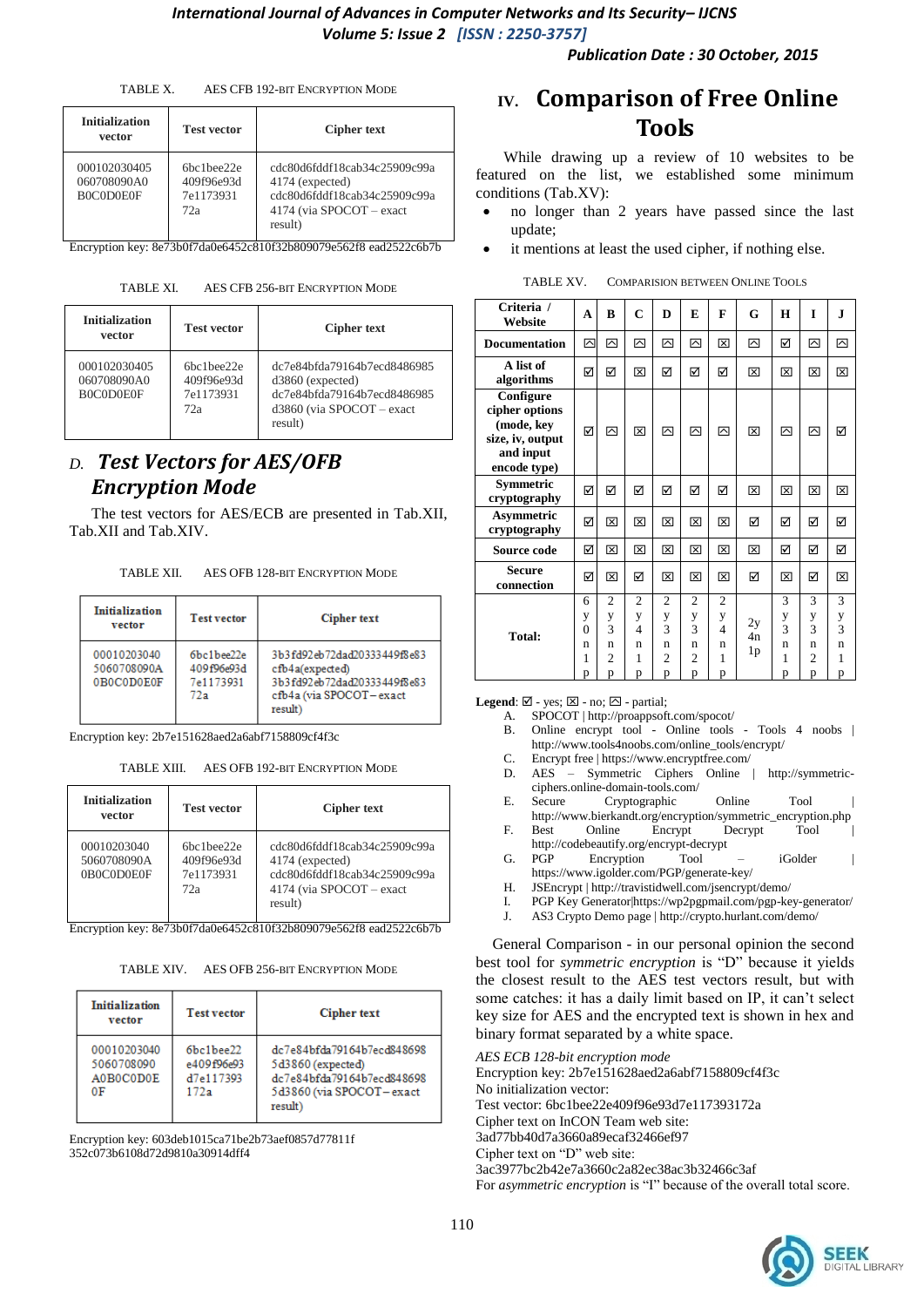*International Journal of Advances in Computer Networks and Its Security– IJCNS Volume 5: Issue 2 [ISSN : 2250-3757]* 

#### *Publication Date : 30 October, 2015*

## **V. Future Work**

General (short term) - show execution time in seconds for each operation (transformation). General (medium-long term) - refactor and optimize the source code. Develop an online anonymous secure live chat service. Develop an online professional secure social network service. Develop the same application but using the Mcrypt cryptographic extension and make a comparative analysis. Add a feedback form to improve the service [19]. Limit the use of service or implement other techniques in order to avoid traffic overload and allow a large base of user access.

#### *A. Symmetric Cryptography*

Add options to select the code type of text for plain, key and cipher text such as: text, binary, hex, base64. Also make it so there is a default auto detection option which can be turn off if needed. Turn cipher mode and key size into options to choose for the cipher algorithm. Then they are included next to the algorithm name in the dropdown list. Add the feature so that once you write the plain text, key and initialization vector (if necessary), it generates cipher texts using all possible ciphers. Also allow adjustments in case of any error. Hash - add the option to use salts. Add completely new feature for dehashing by using rainbow tables.

#### *B. Asymmetric Cryptography*

Develop so it uses pass phrases (passwords), signatures and certificates. Find an alternative way to temporarily store the keys, maybe in the browser, instead of on the server as done currently, in order to avoid overload.

Demo, examples and Tutorial - online working link (HTTP) on nginx 1.8.0 [20]. Recommended - secure connection using a shared server certificate from HostGator (HTTPS) on an Apache server [21]. Menu (image – Fig.1) - Help contains about, updates log and link to this documentation. Source code links to the GitHub repository.

|  | Figure 1. Applications menu. |  |  |
|--|------------------------------|--|--|

## *C. Symmetric cryptography - Encipher*

Change the cipher or padding [22]. The IV is generated automatically if empty and if the cipher requires it. Insert the text you want to encrypt into the plain text, the key size of the exactly required by the cipher, if not an error will show. After all of this you can click the blue button Encipher and the cipher text will be generated (Fig.2).

|                         | Symmetric Cryptography   |                                   |                              |
|-------------------------|--------------------------|-----------------------------------|------------------------------|
| ncipher.                |                          |                                   |                              |
|                         | * Matagannasso           |                                   | N.OM MOJAME ORIEL 200 NORG . |
| Painet: Artim competiti | Nichara - colle how DC - | Optionism: Distrato code type for |                              |
| Rabi                    | hist's mi inorth         | PEACEWORK CHAOS                   | <b>A Engine</b>              |

Figure 2. Catch the fields conpletate and result for symmetric cryptography encryption operation.

Error example: The key size is here 22 chars, too long for the selected cipher that has a maximum acceptable key size of 16 chars (Fig.3).

| ncipher                                                                                    |                                                                       |                                     |                     |
|--------------------------------------------------------------------------------------------|-----------------------------------------------------------------------|-------------------------------------|---------------------|
|                                                                                            | Select capter: ass-123-ctx * Winnipalization vectors: 173078363419569 | 6 chas - selectrating               | ORNEL ZERO PADDAG * |
|                                                                                            |                                                                       |                                     |                     |
| eror DESTAGEZ cigital envelope nodmes EVP CIPHER. CTX set lies, length invalid key length. |                                                                       | Contented: 24 chars - code type bit |                     |

Figure 3. Catch an error message conpletate fields and result for symmetric cryptography encryption operation.

## *D. Symmetric cryptography - Decipher*

 A catch with fields completed and the result for decryption operation of symmetric cryptography is shown in Figure 4.

| ecipher<br>1-2010.DI                                  |                                   |                                                              |                              |
|-------------------------------------------------------|-----------------------------------|--------------------------------------------------------------|------------------------------|
|                                                       | <b>STATISTICS</b> IN THE PARTIES. | <b>Miert parting</b>                                         | 11,000<br>DFB88, 250, PAD0NG |
| $-0.08106$ SE<br><b>SAN AT A THE AND A ROOM</b>       | -code fight for                   | <b>CEPTING COORS OF</b><br>- code box 18.<br><b>TABARONI</b> |                              |
| Charles A State Library<br>ershotocoup=<br><b>ALC</b> | wan a                             |                                                              | Tocones                      |

Figure 4. Symmetric cryptography-decipher.

#### *E. Hash*

 A catch with fields completed and the result for symmetric cryptography operation of hash is illustrated in Figure 5.

| ach                       |                                                                          |      |
|---------------------------|--------------------------------------------------------------------------|------|
| Select hashing algorithm. | $\Box Q$<br>- 7                                                          |      |
| Painter                   | <b>A A PART OF PERSONAL</b><br>Hashed text                               |      |
| Radiu was here!           | ddiffer forecent to the<br>and the state of the state of the state<br>激起 | Hach |

Figure 5. Hash result for the operation of symmetric cryptography.

## *F. Hash Asymmetric Cryptography – First Generate Private and Public Key*

You can select the key size and the digest algorithm. After the "Generate" button is clicked the keys are automatically generated and you can download (save) the keys on your computer by clicking on the download icons (Fig.6). The keys are deleted from the server every minute so you don't have to worry about using them safely.